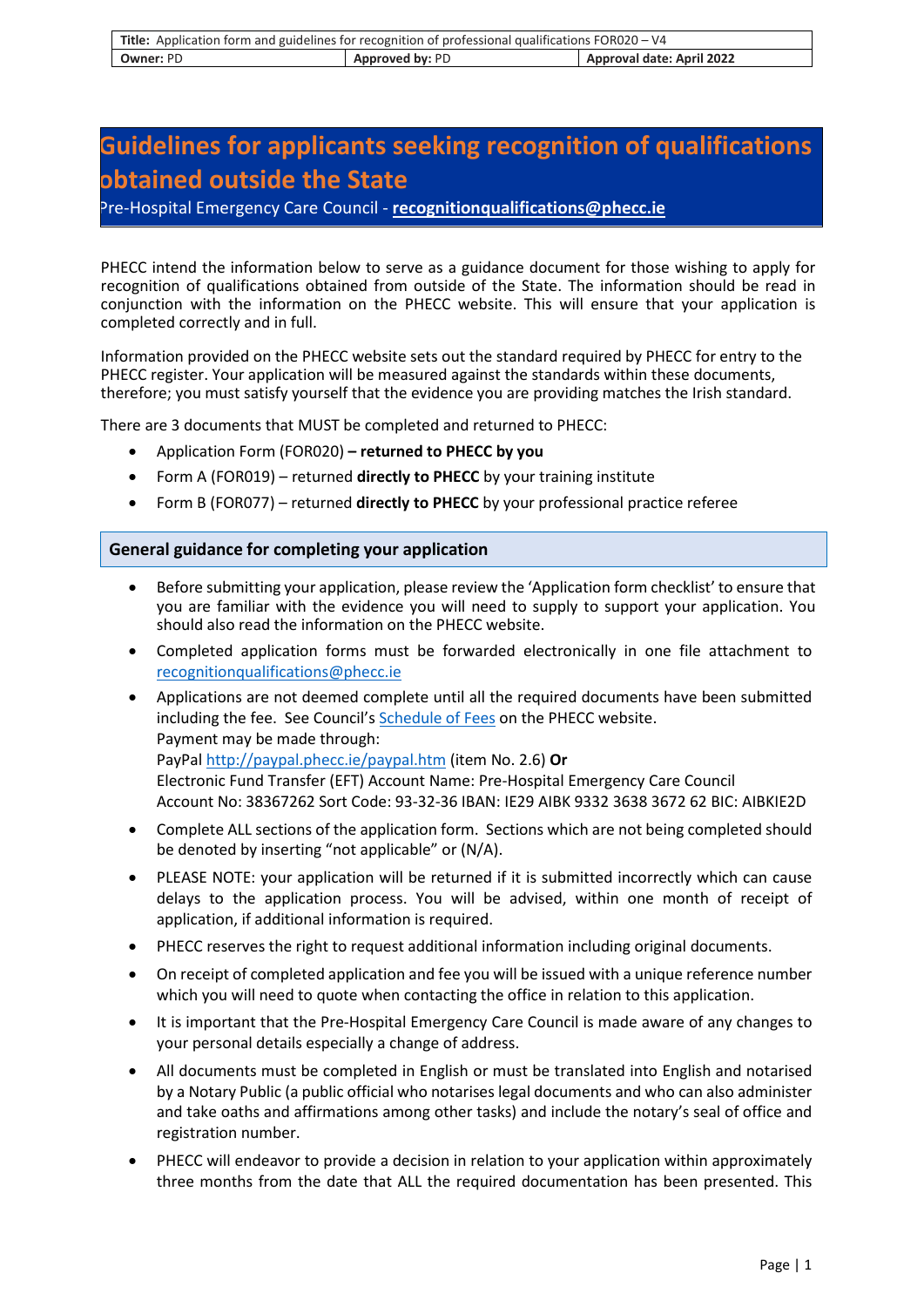three-month period may be extended by one month in certain circumstances. However, PHECC will advise you if this is necessary.

## **Section 1: Contact details**

- 1. You must only select one of the three levels of competence (register divisions); EMT, Paramedic or Advanced Paramedic.
- 2. Attach a recent passport size photograph which will need to be of a similar quality to that required for a passport.
- 3. An original notarised copy of your passport (or other legal form of identification) showing your name, photo and passport number etc. must be included with your application. Please note that if you are currently resident in Ireland, Garda verification of a photocopy of your passport is acceptable.
- 4. If your name differs from that stated on the identification provided you must enclose original notarised copies of legal documentation of the name change. This would include documentation such as your Marriage Certificate or Deed Poll.

## **Section 2: Qualifications, education & training**

- 1. Section 2, Part 1: You must provide details of the relevant competent authority in your home Member State. If you are unfamiliar with this authority, please refer to the European Commission website and the section called "Free movement of professionals". There is an up-to-date list of National contact points in every EU country on this website and also some other useful information.
- 2. Applicants exercising mutual recognition rights must attach the letter/certificate or other evidence issued by the relevant competent authority in their Member State certifying successful completion of professional training (The Recognition of Professional Qualifications Directive 2005/36/EC, Article 3. 1 (c) refers).
- 3. Section 2 Part 2: You must provide details of the educational institute where you obtained your professional qualification(s). If two or more relevant courses were completed insert full details under '3 Additional professional qualifications'.
- 4. You must attach a copy of all professional certificate/qualifications in pre-hospital emergency care listed as part of your application (if translated into English, it must be certified by a Notary Public). Other relevant additional qualification certificates, as applicable, must be enclosed (photocopies in English).

## **Section 3: Professional experience**

- 1. In Section 3 you are asked to provide as much detail as possible on your current and previous positions.
- 2. To submit additional employment details, refer to 'Previous positions' and please note that you must submit a Form B Reference for every work experience you wish to have considered as part of your application**.**
- 3. If your professional practice was subject to regulation by a regulatory body or similar, please set out the name of such regulatory body and the period of your registration with that body. For example - from the UK the regulatory authority is the Health and Care Professions Council (HCPC); from the USA it is the individual state licensing authority; and in South Africa the Health Professions Council of South Africa (HPCSA) will apply.

Note: The National Registry of Emergency Medical Technicians (NREMT) in the USA and the Australasian Registry of Emergency Medical Technicians (AREMT) from Australia are not regulatory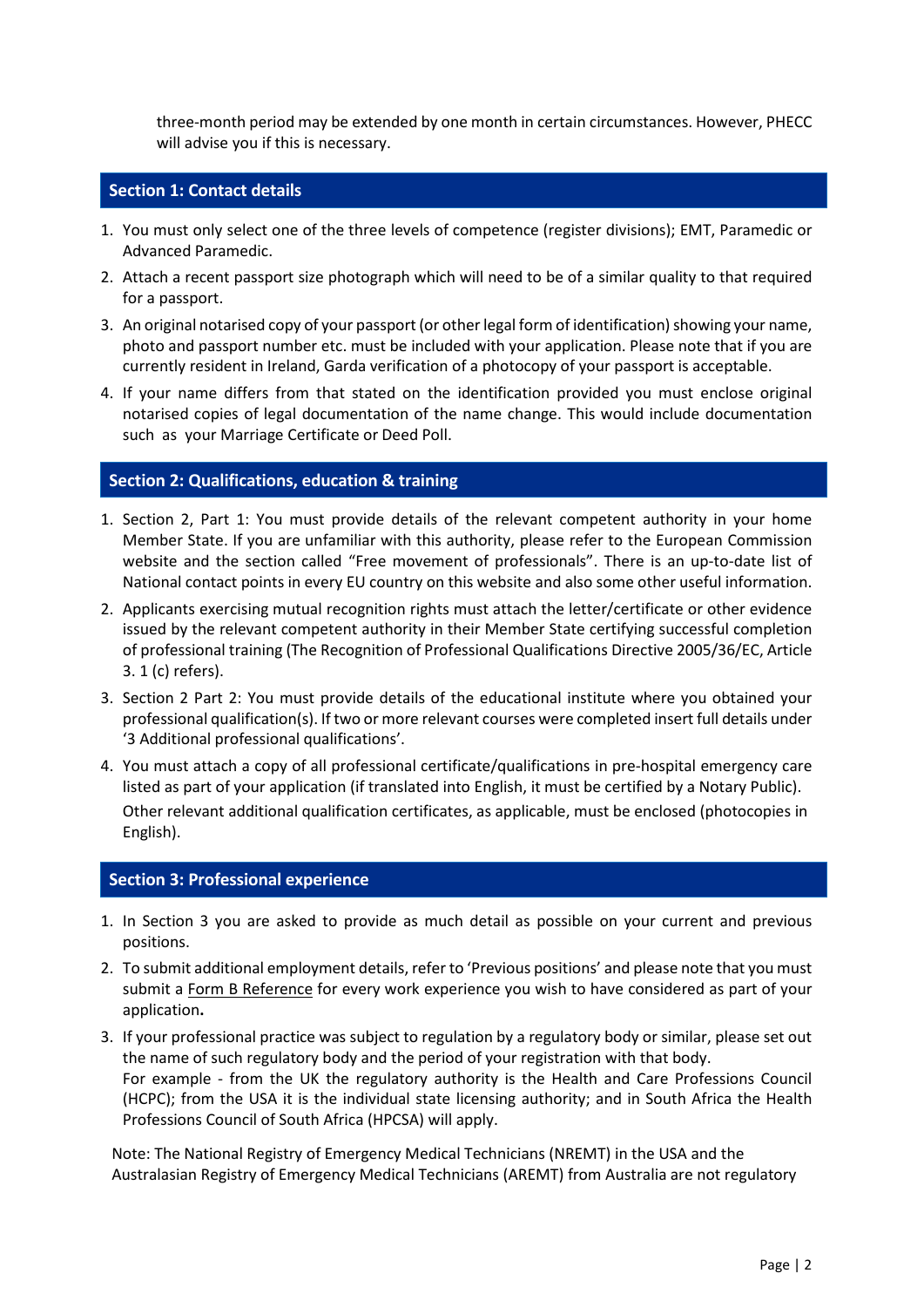authorities. If you have not worked (in a paid or voluntary capacity) since qualifying insert "not applicable" (NA)

## **Section 4: Declaration**

By signing this declaration, you are stating that the information you have provided is true and accurate to the best of your belief and you are giving authority to the PHECC to make enquiries with any organisation, body or person in pursuance of your application. You are also confirming that you have read and familiarised yourself with all of the information provided on the website.

By submitting your application form you are consenting to PHECC holding and processing your personal data.

#### **Guidance for completing Form A and Form B**

Form A and Form B must be returned to the Pre-Hospital Emergency Care Council by email to [recognitionqualifications@phecc.ie](mailto:recognitionqualifications@phecc.ie)

This must be sent directly from the issuing body using an official and verifiable email address.

#### **FORM A Training and Education Testimony**

- Your pre-hospital emergency care training and education must be verified by your educational institution on Form A. You are asked to complete Part 1 & 2 only. Your educational institute must complete Part 3 and return directly by email to [recognitionqualifications@phecc.ie](mailto:recognitionqualifications@phecc.ie)
- Documentation outlining all of the essential information about your course (syllabus or similar) (in English) must be provided to supplement the information provided on the Form A. Submitting a timetable or list of subjects studied is not sufficient evidence of information that is required for assessment.
- If you wish that PHECC considers more than one qualification you must complete one form per qualification and have each one individually verified by the educational institute (See Part 3)
- If **Form A** is translated into English, it must be certified by a Notary Public.

## **FORM B Professional Reference**

- Confirmation of your professional clinical practice must be verified by a current professional referee using Form B. You are asked to complete Part 1 only. Your referee must complete Parts 2 & 3 and return directly by email t[o recognitionqualifications@phecc.ie](mailto:recognitionqualifications@phecc.ie)
- Other formats of a professional reference are acceptable only if they are in English (or translated into English) and include the specific information required in Form B. Any substitute reference should be attached to Form B prior to returning to PHECC.
- The referee completing this reference MUST be from a current/recent employer who can confirm your professional post qualification experience.
- In the event that you are not currently engaged as a pre-hospital emergency care practitioner, a professional reference regarding your most recent pre-hospital practitioner position must be provided and sent to PHECC.
- If you are a recent graduate without post qualification employment, a letter from a referee responsible for managing or supervising your professional practice during training will be accepted.
- If **Form B** is translated into English, it must be certified by a Notary Public.